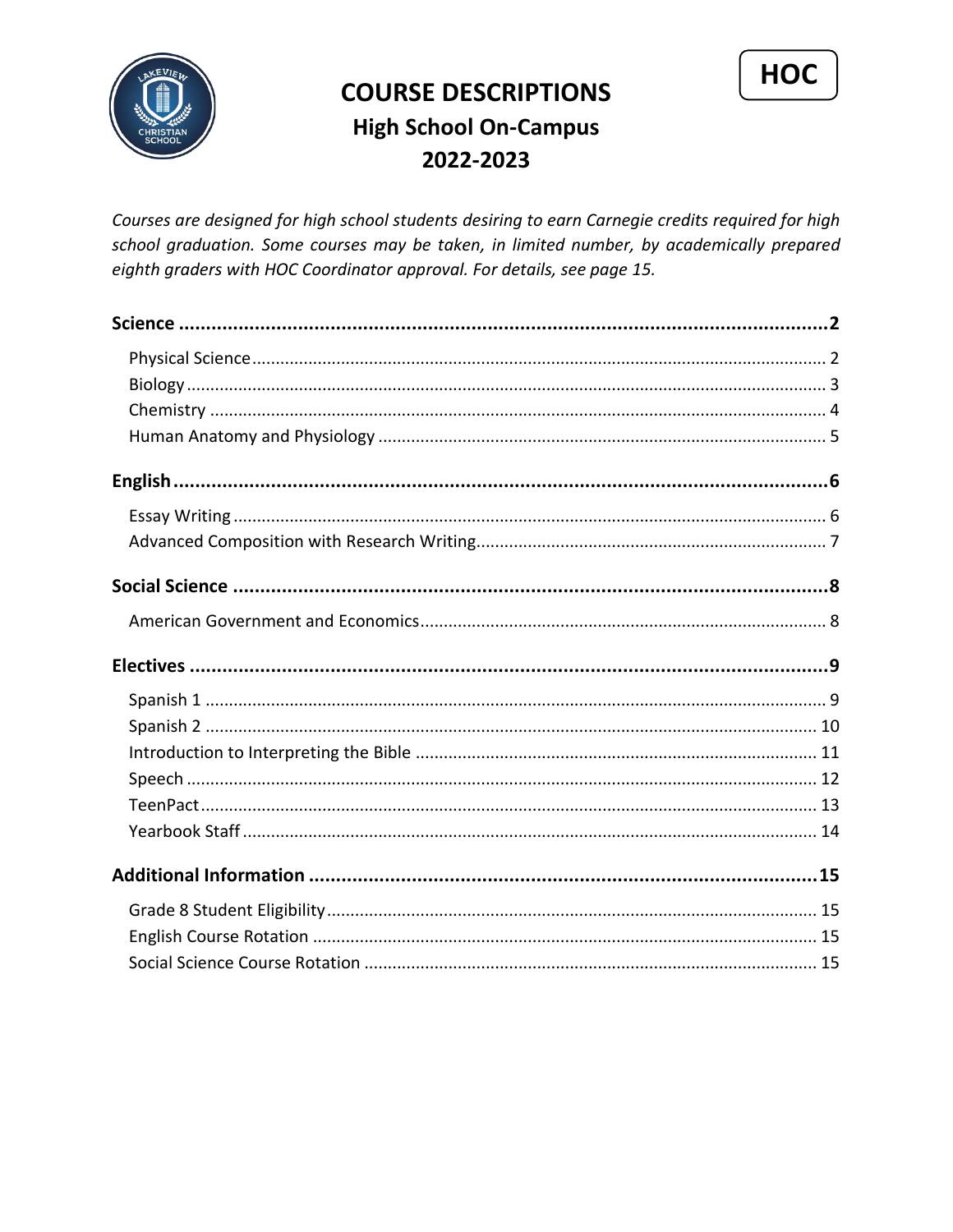# <span id="page-1-0"></span>**Physical Science**

**Cost:** \$380 **Lab Fee:** \$40 **Placement Test:** No **Prerequisite:** None

**Grades:** 9-12 **Instructor:** Candace Denison **Grade 8 Eligible:** Yes **Semester:** Fall and Spring **Credit:** 1.0 **Schedule:** Tuesday, 10:15 a.m. – 12:15 p.m.

Physical science is considered the first high school science course and is required on the transcript by most universities. Topics include the Atmosphere, Hydrosphere, Lithosphere, Weather, Physics, Newton's Laws, Forces in Creation, Waves and Sound, Light and Astrophysics - all at an introductory level. Every week class is split between lecture and lab. Students learn not only science but also how to work within a classroom by taking notes, participating in classroom activities and being responsible for their own lab supplies and reports. This course prepares the student for the higher sciences they will take in high school and hopefully successful classroom educational skills for the future.

## **Required Resources:**

- *Exploring Creation with Physical Science, 2nd Edition* Author: Dr. Jay Wile (ISBN: 978-1932012774)
- *Exploring Creation with Physical Science Solutions and Tests, 2 nd Edition* Author: Dr. Jay Wile (ISBN: 978-1932012781)
- Note: The Solutions and Tests Manual should be kept by the parent until the instructor gives permission to use it.

# Full – Waitlist Only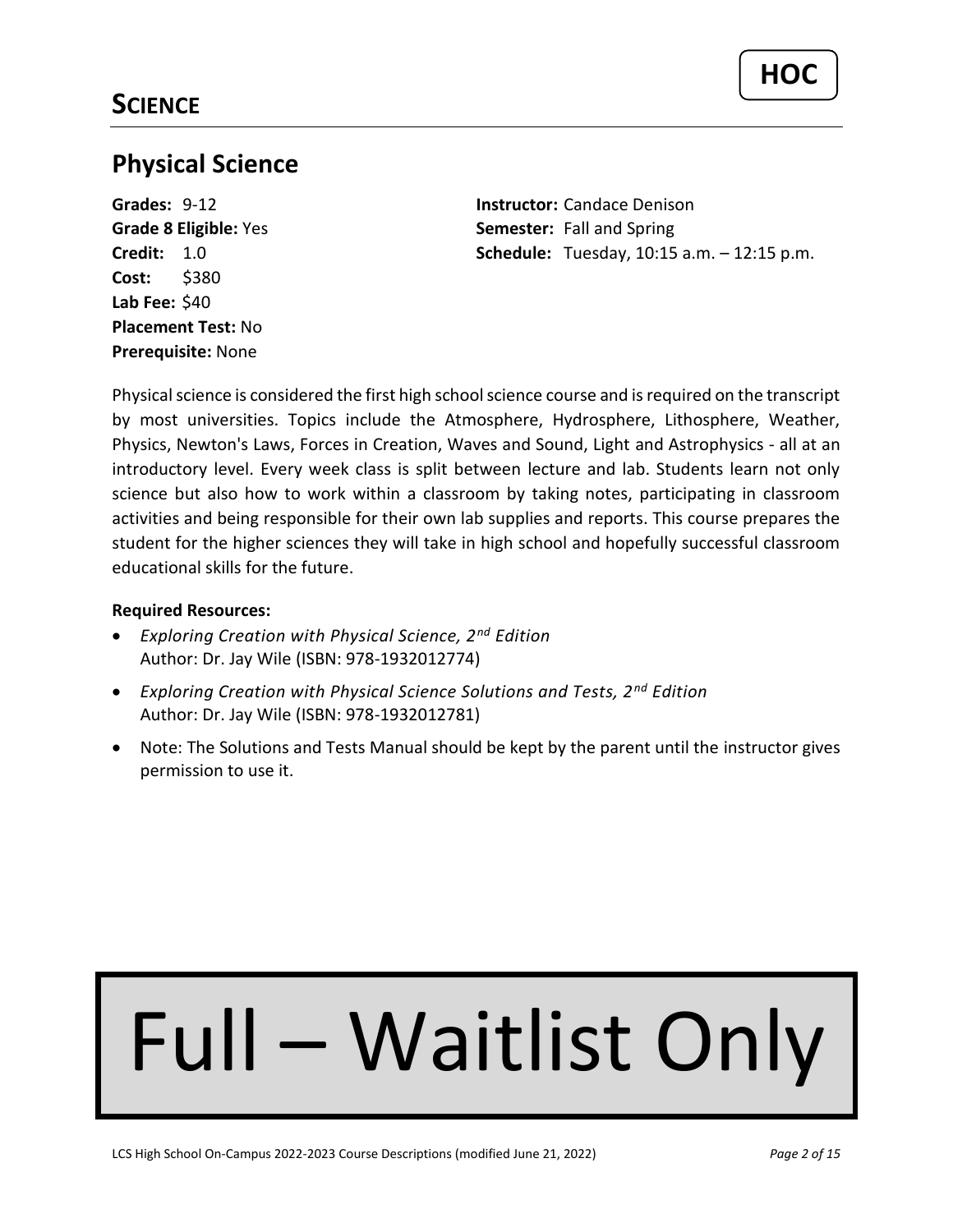# **SCIENCE**

# <span id="page-2-0"></span>**Biology**

**Cost:** \$475 **Lab Fee:** \$40 **Placement Test:** No **Prerequisite:** None

**Grades:** 9-12 **Instructor:** Pam Brownfield **Grade 8 Eligible:** No **Semester:** Fall and Spring **Credit:** 1.0 **Schedule:** Tuesday, 10:15 a.m. – 12:45 p.m.

In this course, your student will be introduced to the intricate world of biology. Through handson laboratory exercises, lectures, discussions, guest speakers, and (Lord willing) field trips, your student will be exposed to the principles of biology focusing on both the creation and the Creator. As we explore various topics throughout the year, your students should develop a new love for the world around them. Whether it is the world of plants, animals, or even microscopic organisms, biology offers a wide range of topics that everyone will come to appreciate and hopefully, love.

- *Exploring Creation with Biology, 2nd Edition* Author: Dr. Jay Wile (ISBN: 978-1932012545)
- *Exploring Creation with Biology Solutions and Tests, 2nd Edition* Author: Dr. Jay Wile (ISBN: 978-1932012552)
- Note: The Solutions and Tests Manual should be kept by the parent until the instructor gives permission to use it.
- Handheld Magnifying Glass Similar to: [https://www.amazon.com/Lnchett-Magnifying-Magnifier-Non-Scratch-](https://www.amazon.com/Lnchett-Magnifying-Magnifier-Non-Scratch-Lightweight/dp/B07FS2ZNV2)[Lightweight/dp/B07FS2ZNV2](https://www.amazon.com/Lnchett-Magnifying-Magnifier-Non-Scratch-Lightweight/dp/B07FS2ZNV2)
- Radish Seeds (Minimum 100 seeds) Purchase now. Seeds can be difficult to find in fall/winter. Available at Wal-Mart, Lowes, etc. or on-line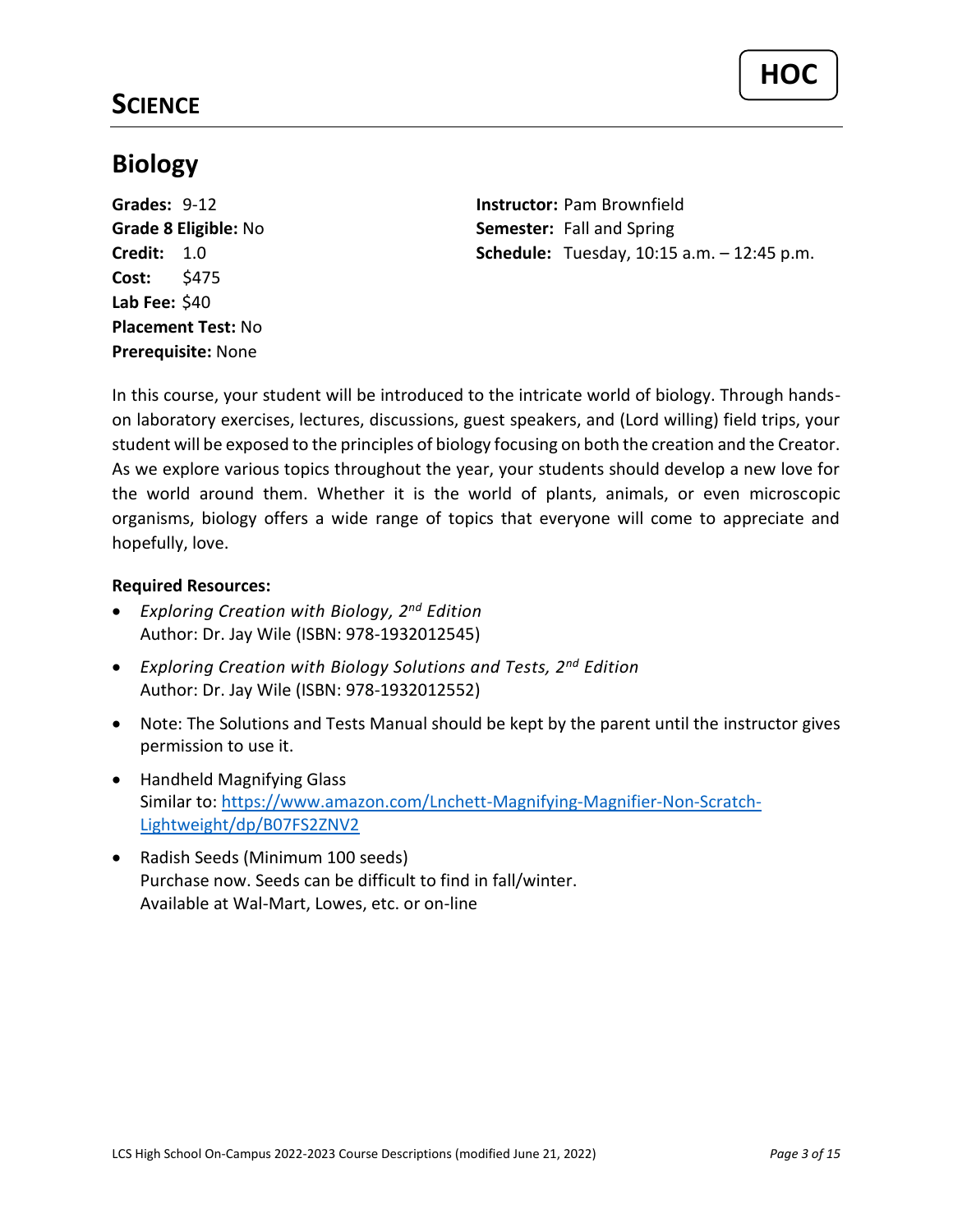# **SCIENCE**

## <span id="page-3-0"></span>**Chemistry**

**Grades:** 10-12 **Instructor:** Chara Grace Marchio **Grade 8 Eligible:** No **Semester:** Fall and Spring **Credit:** 1.0 **Schedule:** Tuesday, 10:15 a.m. – 12:45 p.m. **Cost:** \$475 **Lab Fee:** \$40 **Placement Test:** No **Prerequisite:** Algebra 1, and currently taking Geometry, Algebra 2, or a higher math course.

Chemistry is often called "the central science" because it is so fundamental to understanding other sciences and technologies. This course gives students an understanding of introductory chemistry concepts that will prepare them for a college freshman chemistry course and equip them to see chemistry as essential to our daily lives. Emphasis is placed on glorifying God by highlighting the beauty of His design in the chemistry of the world around us.

- *Discovering Design with Chemistry* Author: Dr. Jay L. Wile (ISBN: 978-0996278461)
- *Answer Key & Tests for Discovering Design with Chemistry* Author: Dr. Jay L. Wile (ISBN: 978-0996278478)
- Note: The Solutions and Tests Manual should be kept by the parent until the instructor gives permission to use it.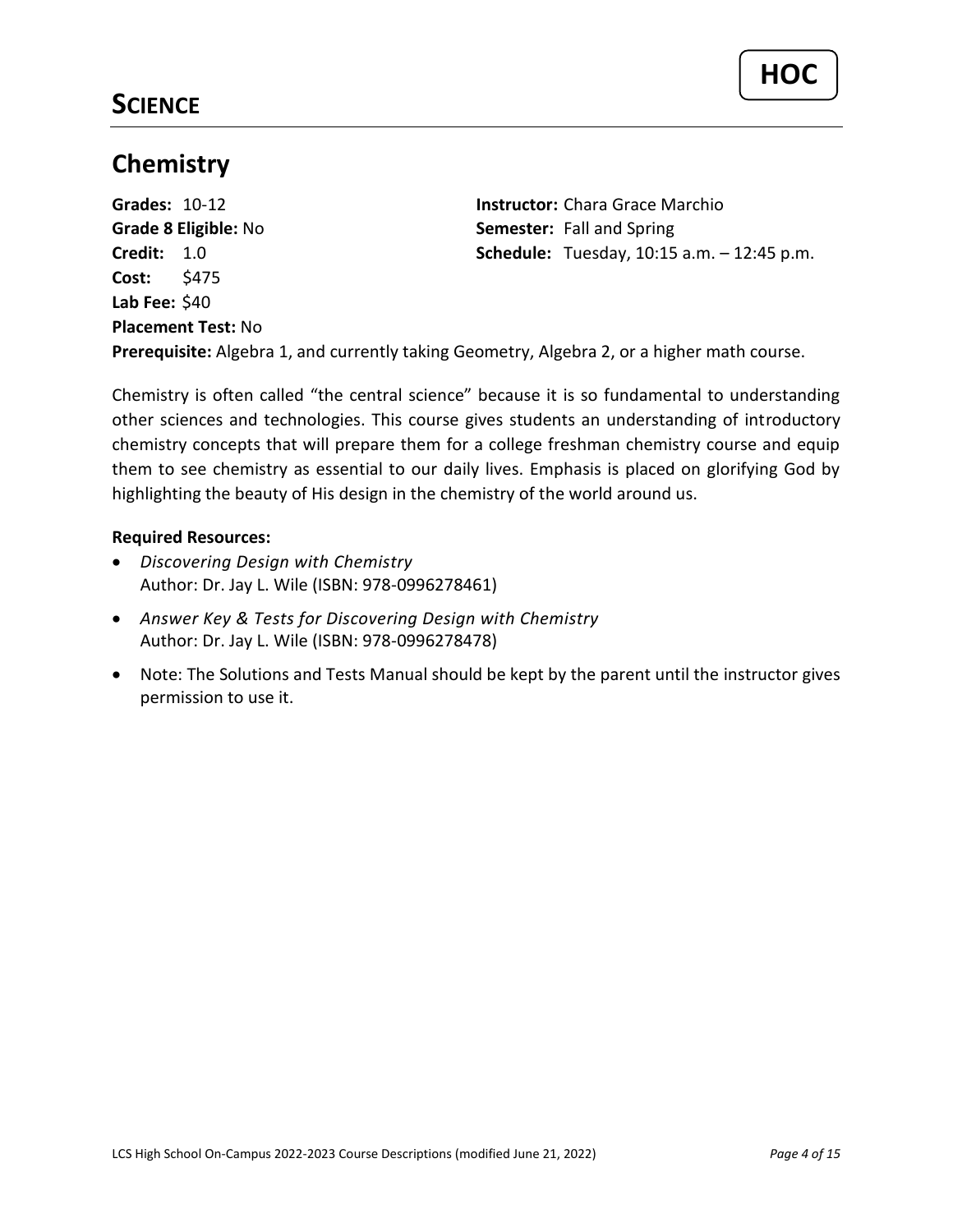## <span id="page-4-0"></span>**Human Anatomy and Physiology**

**Grades:** 10-12 **Instructor:** Holly Dean **Cost:** \$475 **Lab Fee:** \$40 **Placement Test:** No **Prerequisite:** Biology

**Grade 8 Eligible:** No **Semester:** Fall and Spring **Credit:** 1.0 **Schedule:** Tuesday, 10:15 a.m. – 12:45 p.m.

This Anatomy and Physiology course will cover both the anatomy and the physiology of the human body's 11 organ systems in detail. The course includes microscope and dissection labs. Topics will include cellular structure and function as a review from your high school biology course, basic histology (microscopic study of tissues), specific histology of the organ systems, organ structure and function, and system anatomy and physiology. God's creation of the human body was special and is unique from any of His other creations. This is because we were created in His image! Genesis 1:26-27 speaks clearly to this truth, "Let us make man in Our image, after Our likeness... male and female He created them." Therefore, the study of our bodies, His special creation, deserves particular, concentrated attention. This year, we will explore the uniqueness and awesomeness of this beautiful and spectacular creation!

- *Exploring Creation with Advanced Biology: The Human Body, 2 nd Edition* Authors: Marilyn M. Shannon and Rachael L. Yunis (ISBN: 978-1935495727)
- *Exploring Creation with Biology: The Human Body, Solutions and Tests, 2nd Edition* Authors: Marilyn M. Shannon and Rachael L. Yunis (ISBN: 978-1935495970)
- Note: The Solutions and Tests Manual should be kept by the parent until the instructor gives permission to use it.
- *Exploring Creation with Biology: The Human Body, Student Notebook, 2nd Edition* Authors: Marilyn M. Shannon and Rachael L. Yunis (ISBN: 978-1940110387)
- *Anatomy Coloring Book, 8 th Edition (Kaplan Test Prep)* Authors: Stephanie McCann and Eric Wise (ISBN: 978-1506276403)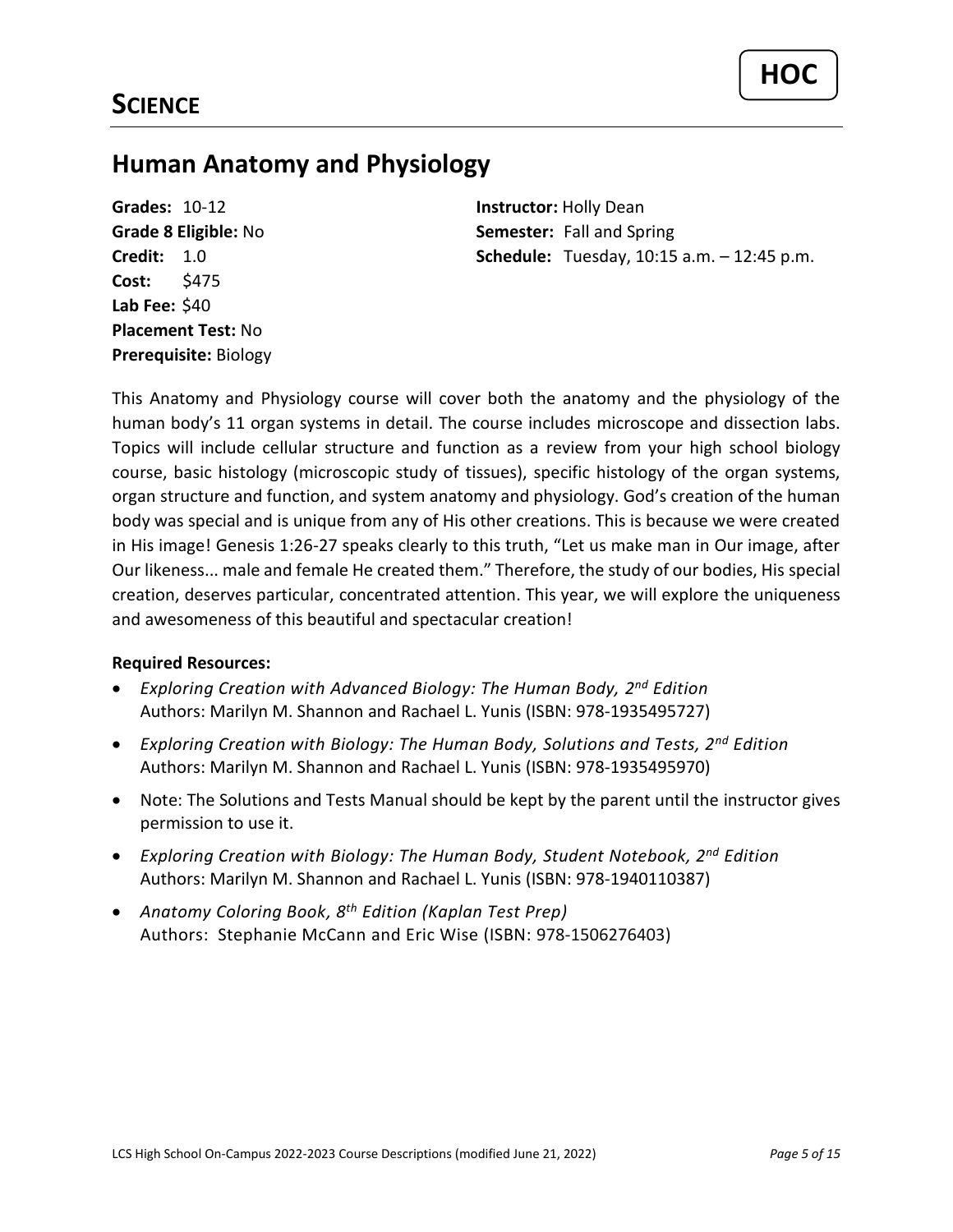# <span id="page-5-1"></span><span id="page-5-0"></span>**Essay Writing**

**Grades:** 9-10 **Instructor:** Kathy Lynch **Cost:** \$380 **Lab Fee:** \$0 **Placement Test:** No **Prerequisite:** None

**Grade 8 Eligible:** Yes **Semester:** Fall and Spring **Credit:** 1.0 **Schedule:** Monday, 8:00 a.m. – 10:00 a.m.

Students will practice correct grammar and writing skills as they learn how to compose effective paragraphs and fundamental components needed for the five-paragraph essay. This course will cover thesis statements, elements of organization, transitions, introductions, and conclusions. Instruction in class will be given to teach students how to compose descriptive, narrative, expository, persuasive, and other types of essays with prompts provided by the instructor. Students will learn how to cite sources used for their papers using correct MLA format.

- *Writers Inc: A Student Handbook for Writing and Learning* Authors: Patrick Sebranek, Dave Kemper, and Verne Meyer (ISBN: 978-0669529951 / 0669529958) Note: Earlier editions of textbook are also acceptable.
- *The Elegant Essay Writing Lessons, Student Book 3rd Edition*  Author: Lesha Myers (ISBN: 978-0977986019)
- *The Boy in the Striped Pajamas* Author: John Boyne (Any Edition)
- *The Giver* Author: Lois Lowry (Any Edition)
- Note: Students who use audio books must also have a print version of the text.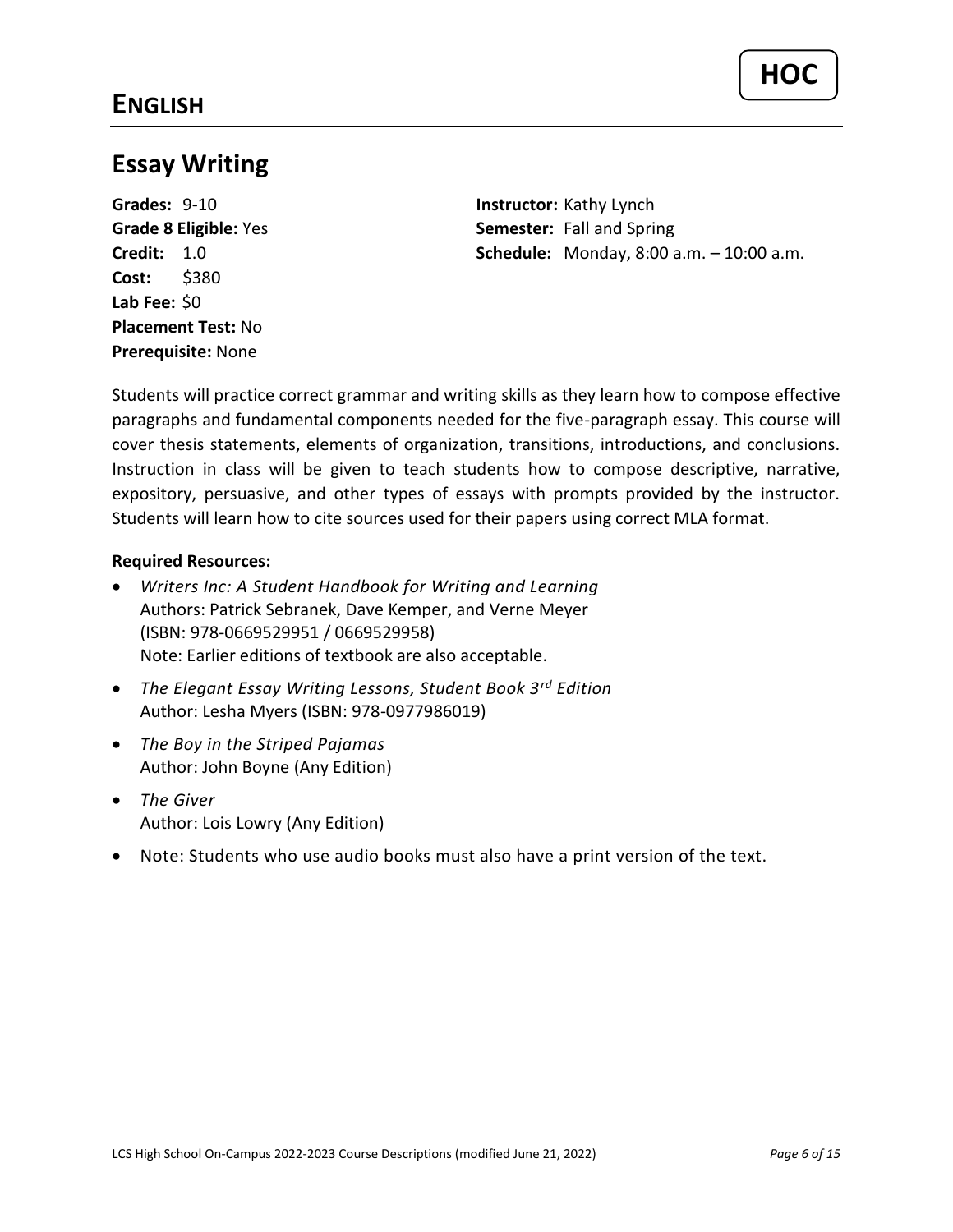# <span id="page-6-0"></span>**Advanced Composition with Research Writing**

**Grades:** 11-12 (Grade 10 with approval) **Instructor:** Deborah Stabler **Grade 8 Eligible:** No **Semester:** Fall and Spring **Credit:** 1.0 **Schedule:** Monday, 8:00 a.m. – 10:00 a.m. **Cost:** \$380 **Lab Fee:** \$0 **Placement Test:** No **Prerequisite:** One Semester High School English

Advanced Composition with Research Writing teaches students how to write various forms of composition including narratives and description, and classic essays including process and analogy, cause and effect, comparison, and persuasive. A strong literature component gives students opportunities to respond to literary works to include *The Pearl* by John Steinbeck, *Great Expectations* by Charles Dickens, one Shakespeare play, and at least one short story. A research component teaches basic research writing techniques, how to follow MLA guidelines, how to avoid plagiarism, how to summarize articles and incorporate information into a report, and how to write short and longer research assignments. Students will also develop a high school resume, complete a sample scholarship application that includes an essay, and learn job application and interview skills.

- *Elements of Style, 4th Edition* Authors: William Strunk, Jr. and E.B. White (ISBN: 978-0205309023)
- *Format Writing, 2016 Edition* Author: Frode Jensen (ISBN: 978-0890519929)
- *A Rookie's Guide to Research, 4th Edition* Authors: Barbara Mills and Mary Stiles (ISBN: 978-0972140430)
- *The Pearl* Author: John Steinbeck (ISBN: 978-0140177374)
- *Great Expectations* Author: Charles Dickens (ISBN: 978-0486415864)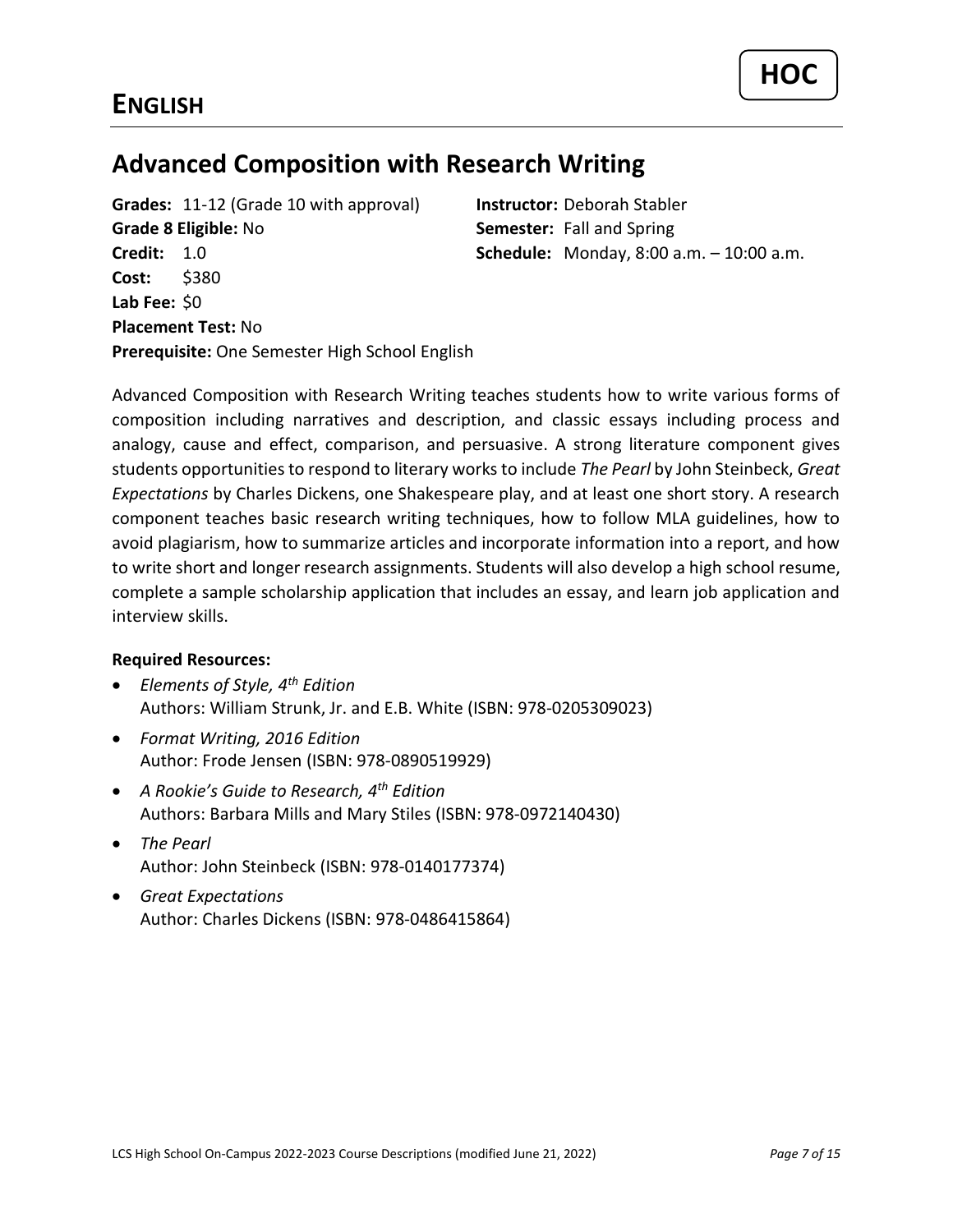## <span id="page-7-1"></span><span id="page-7-0"></span>**American Government and Economics**

**Cost:** \$380 **Lab Fee:** \$0 **Placement Test:** No **Prerequisite:** None

**Grades:** 9-12 **Instructor:** Becky Robertson **Grade 8 Eligible:** No **Semester:** Fall and Spring **Credit:** 1.0 **Schedule:** Tuesday, 8:00 a.m. – 10:00 a.m.

U.S. Government will present government in America as our founding fathers intended it, how it has evolved over the years, and the difference between the "original intent" and "living document" arguments. Students will learn about the Constitution, the three branches of government, political parties, processes, and how the republican process affects the world today. By relating what the founding fathers wrote with what is happening on the national, state, and local levels, students should become better prepared to participate in the political process.

Economics will include sections on the history of economics, an overview of both macro and microeconomics, how economics affects everyday life, and personal finances—all considering what the Word of God teaches. Students will see how money can be used for good locally and nationally, how it can be used for selfish gain, and how it can be used to ruin an individual or nation. In the section on personal finances, students will learn about personal banking and credit cards, household finances and avoiding debt.

- *American Government in Christian Perspective, 3 rd Edition* Author: William R. Bowen (Abeka)
- *Economics: Work & Prosperity in Christian Perspective* Author: Russell Kirk (Abeka)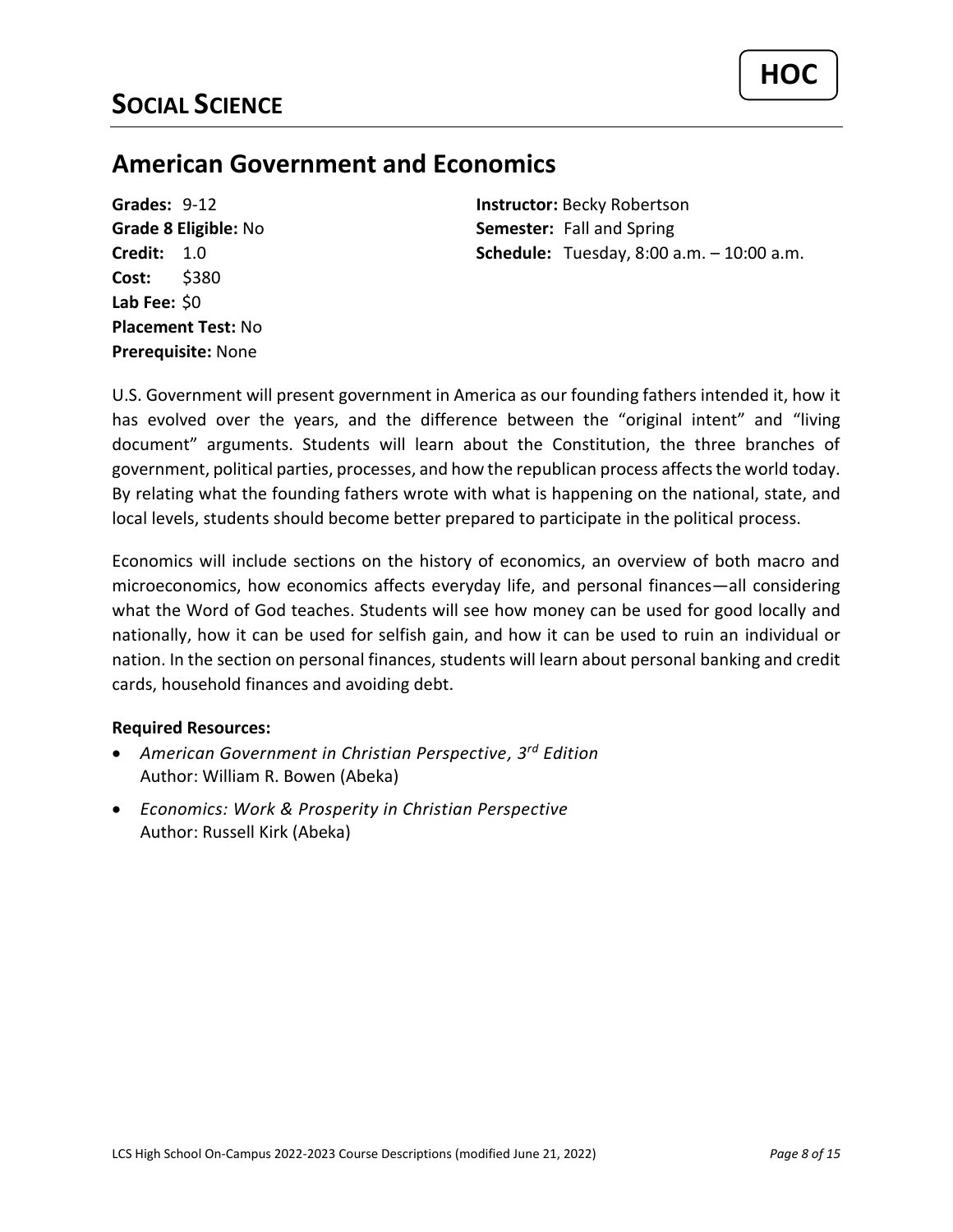## <span id="page-8-1"></span><span id="page-8-0"></span>**Spanish 1**

**Grades:** 9-11 **Instructor:** Omar Ibanez **Grade 8 Eligible:** Yes **Semester:** Fall and Spring Semester: Fall and Spring Semester: Fall and Spring Semester: Fall and Spring Semester: Fall and Spring Semester: Fall and Spring Semester: Fall and Spring Semester: Fall **Credit:** 1.0 **Schedule:** M **Cost:** \$570 **Thursday, 1:45 p.m.** 2:15 p.m. **Lab Fee:** \$0 **Prerequisite:** None

promote future success in learning the Spanish language. This coupling students with the grammar and vocabulary needed to speak, and write in the Spanish language at a basic level. Additionally, this course will introduce  $\blacksquare$ appreciation for the rich diversity of God's Cone of God's world. As one of the top three most used languages in the world (and the internet!), under  $\blacksquare$  Tareer possibilities for your student, as well as present a different global external and the internet!), under the speak of the speak of the internet!), under the internet of the speak of the speak of the speak of the speak of the speak of the speak of the speak of the speak of the speak of the s

Spanish 1 is an introductory course for beging  $\sim$   $\sim$  strong foundation to

## **Required Resources:**

- 
- 
- 

Publisher: Houghton Miss 2008 Mifflest (ISBN: 978-0544861213)

• *Merriam-Webster's Word-for-Word Spanish-English Dictionary* Publisher: Merriam-Webster (ISBN: 978-0877792970)

Note: Workbook and only also be needed. (These **resources are still under consideration.**)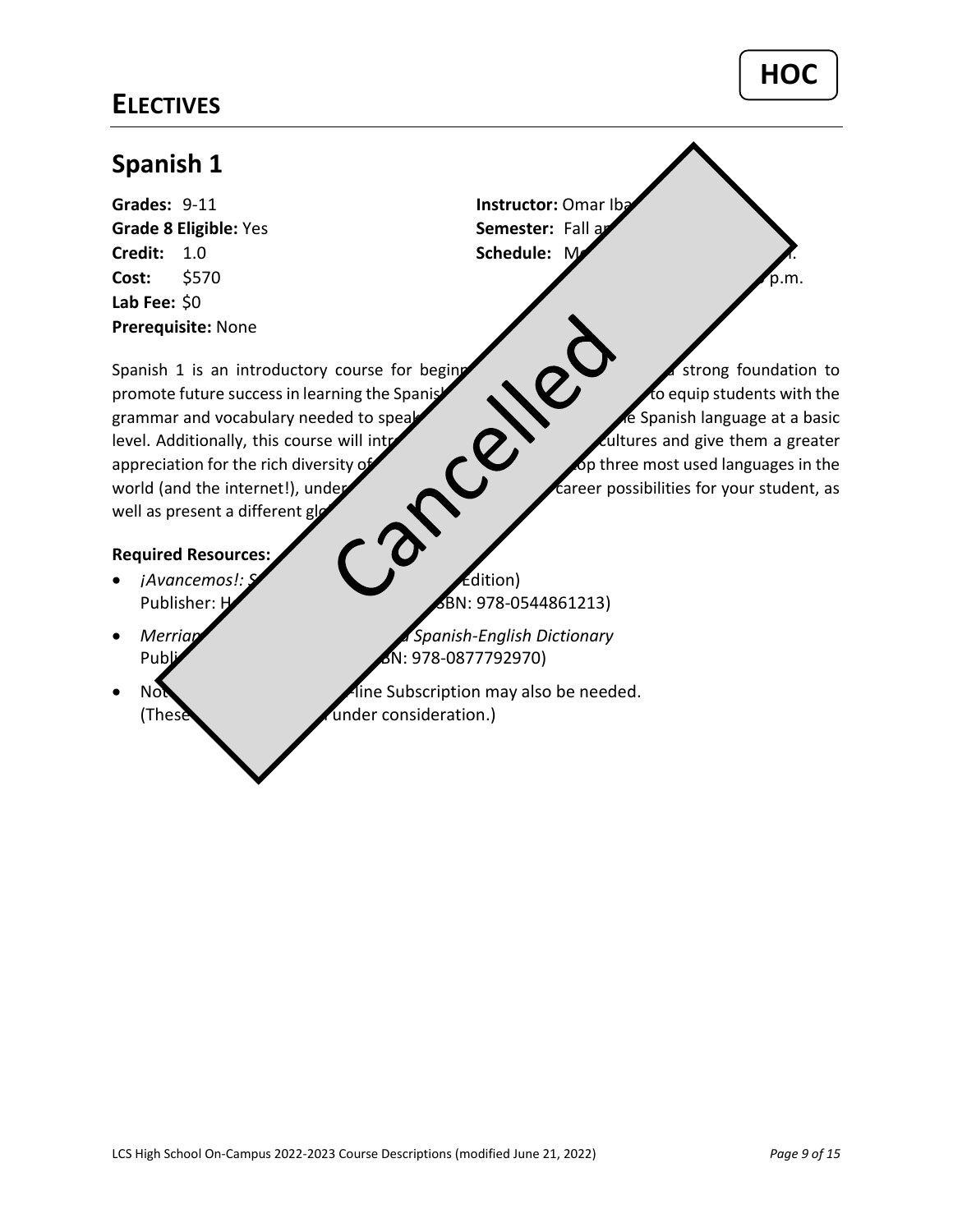<span id="page-9-0"></span>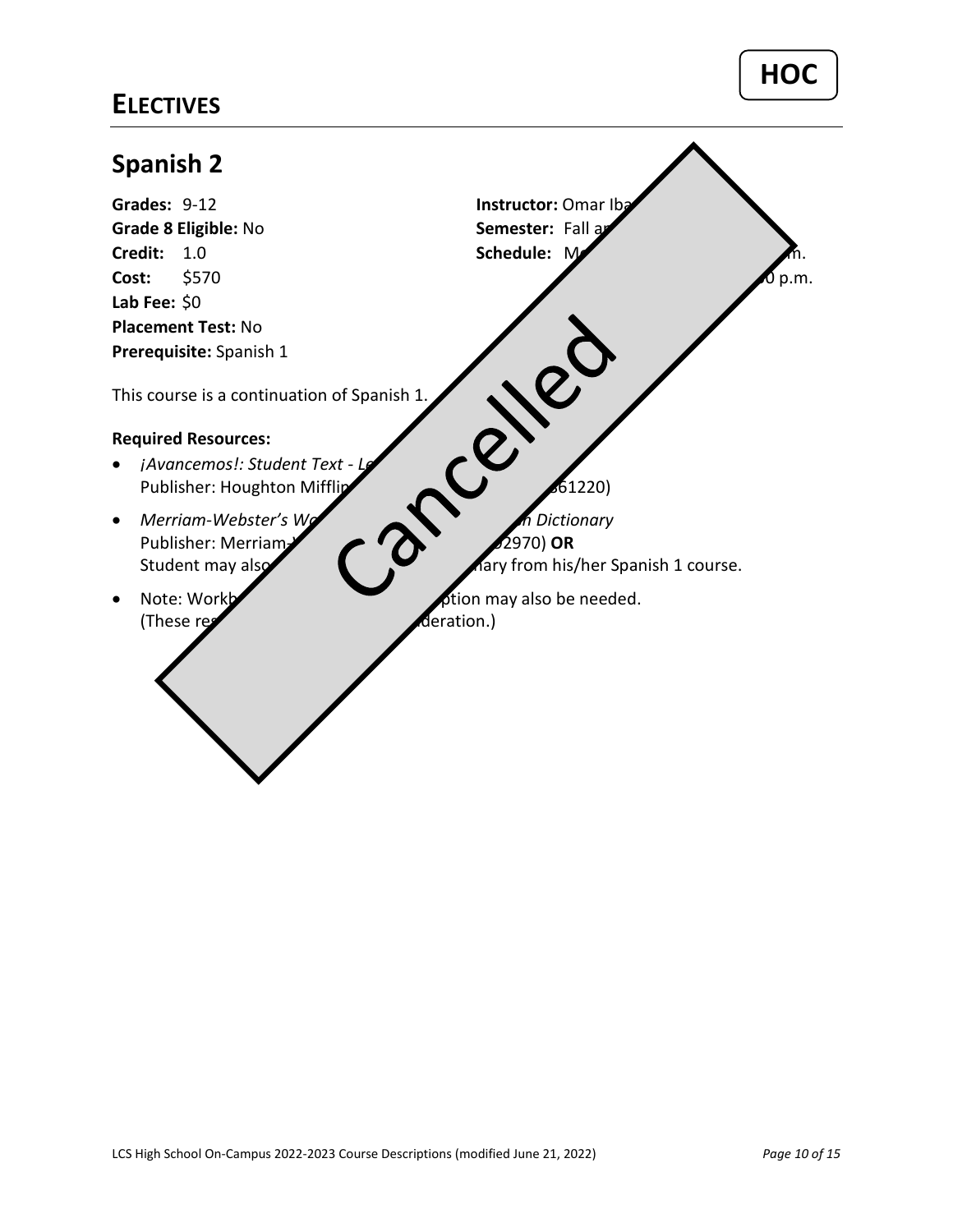## <span id="page-10-0"></span>**Introduction to Interpreting the Bible**

**Grades:** 10-12 **Instructor:** Aaron Wine **Grade 8 Eligible:** No **Semester:** Fall **Cost:** \$190 **Lab Fee:** \$0 **Placement Test:** No **Prerequisite:** None

**Credit:** 0.5 **Schedule:** Thursday, 8:00 a.m. – 10:00 a.m.

Christians are "people of the Book." We believe that God has spoken, and his Words make up the Holy Bible. But what does he say? How should we understand God's Word? Do we approach the Bible like any other piece of literature, or are there special rules of engagement when God is the author? In this course, we will learn to read the Bible well. We will develop "biblical reasoning" that is informed by our faith in the Lord and our desire to know him. We will become more familiar with the grand story of the Bible, which will help us locate where we are when we read. We will prepare to enter a world that does not believe in the authority of Scripture and have a firm foundation to stand on against various errors. If you want to grow in your ability to wield the "sword of the Spirit, which is the word of God" (Eph. 6:17) and your confidence to "rightly handle the Word of Truth" (2 Tim 2:15), then this course is for you.

## **Required Resources:**

• *40 Questions About Interpreting the Bible, 2nd Edition* Author: Robert. L. Plummer (ISBN: 978-0825446665)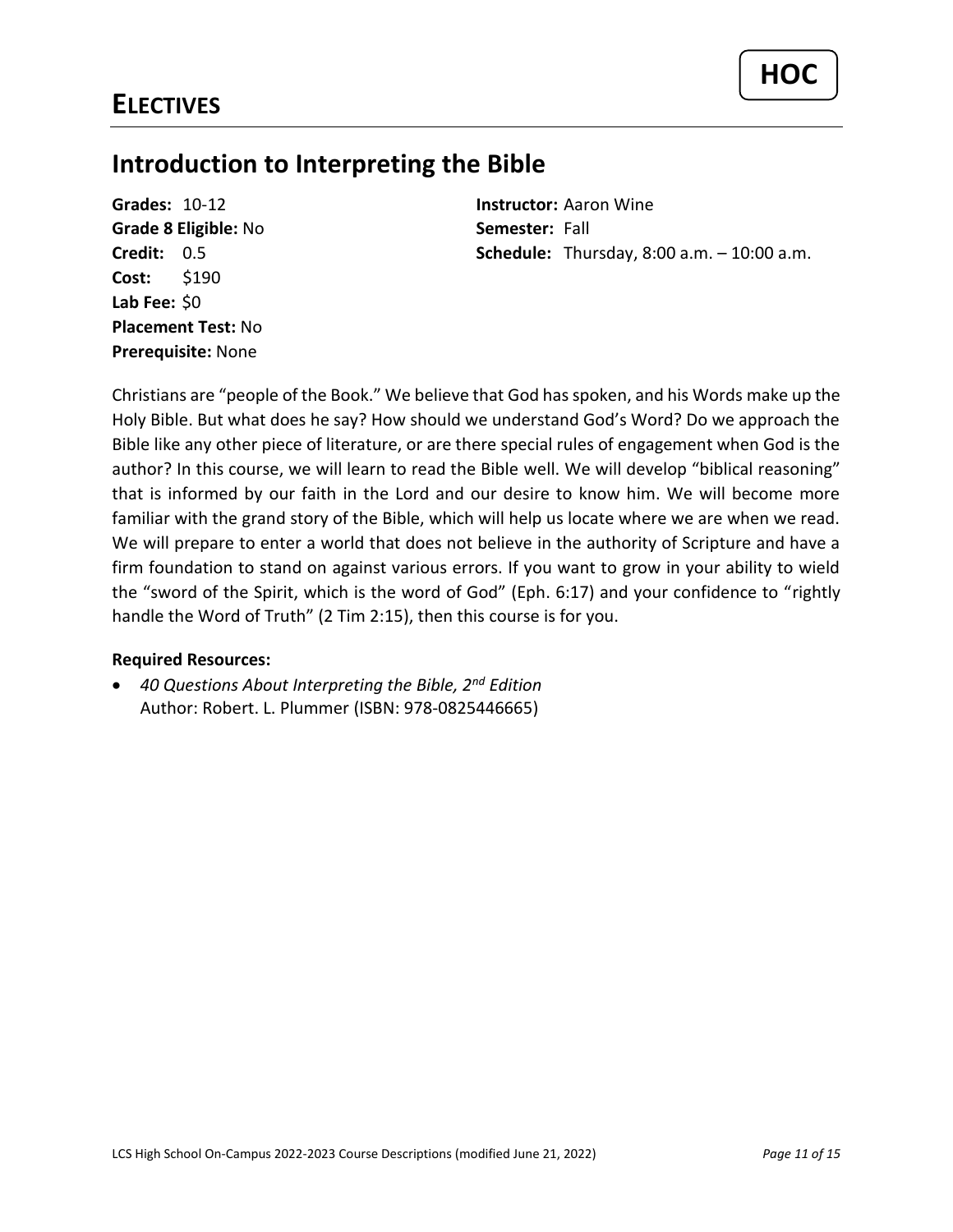# <span id="page-11-0"></span>**Speech**

**Grades:** 9-12 **Instructor:** Rebecca Miller **Grade 8 Eligible:** Yes **Semester:** Spring **Cost:** \$190 **Lab Fee:** \$0 **Placement Test:** No **Prerequisite:** None

**Credit:** 0.5 **Schedule:** Thursday, 8:00 a.m. – 10:00 a.m.

The ability to communicate with others is an important life skill for everyone to practice. This skill is especially useful in our world dominated by texting and social media. In this course, students will learn to organize their thoughts and present them in a clear, logical, and engaging manner. The main goal of this course is to improve these skills and to instill confidence in one's ability to speak to a group. We will review what makes speeches successful, and students will write and present their own speeches in a friendly, supportive environment.

- *A Concise Public Speaking Handbook, 3rd Edition* Authors: Steven and Susan Beebe (ISBN: 978-0205753703)
- Note: Textbook 2<sup>nd</sup> Edition is also acceptable. (ISBN: 978-0205502448)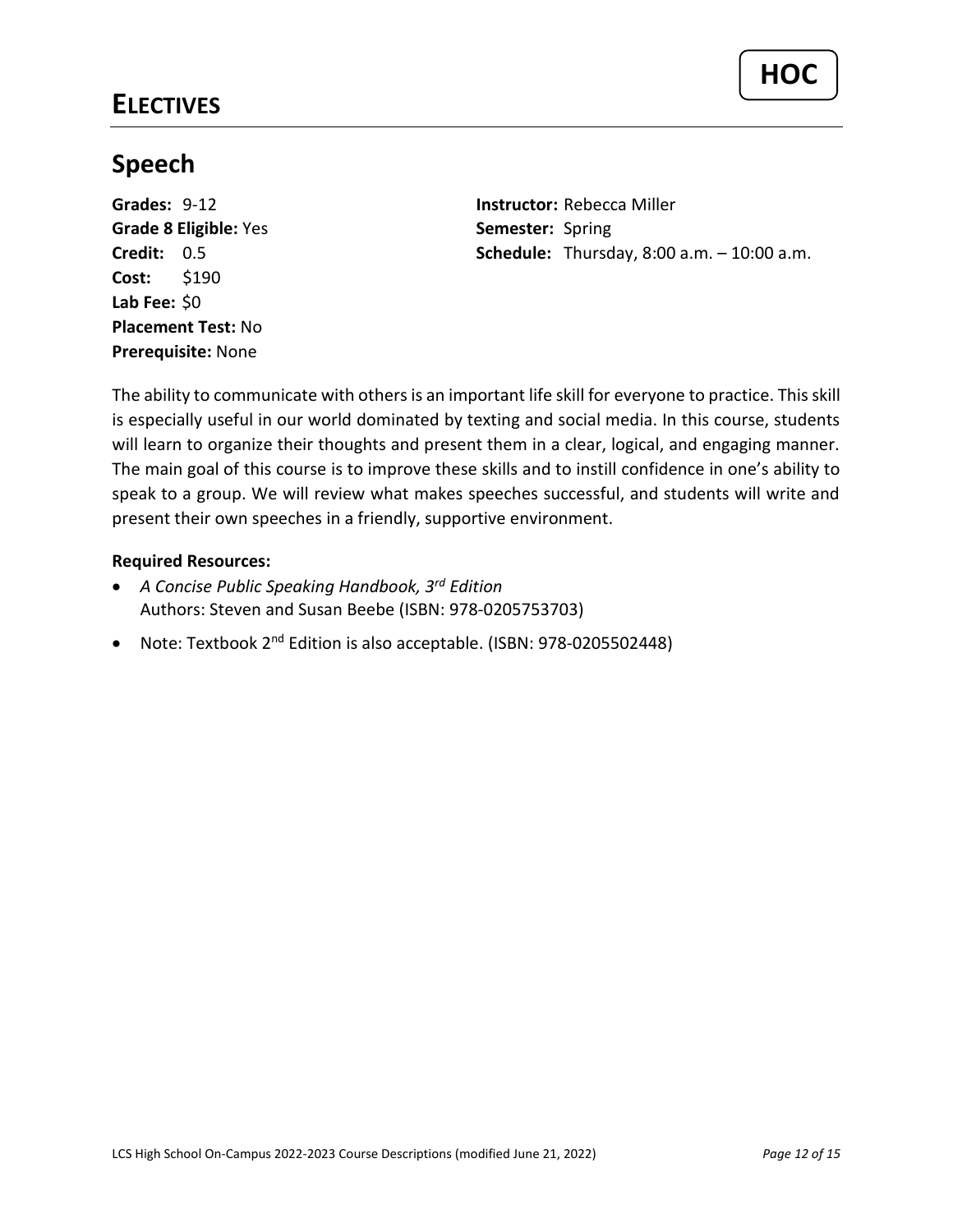## <span id="page-12-0"></span>**TeenPact**

**Cost:** \$0 **Lab Fee:** \$0 **Placement Test:** No **Prerequisite:** None

**Grades:** 8-12 **Instructor:** TeenPact Alumni **Grade 8 Eligible:** Yes **Semester:** Spring (3-6 weeks only) **Credit:** 0.0\* **Schedule:** TBD (January/February)

This course gives students experience in writing and presenting a bill, following parliamentary procedure, researching, and responding to legislative issues, and appropriately expressing their views to government leaders. It is open to any eligible student interested in learning about TeenPact. Participation in a week-long TeenPact Leadership School is encouraged but not required. (Alabama state classes are held annually in late February/early March in Montgomery.)

Participation in this course does not register a student in any TeenPact event. Students who plan to participate in a state TeenPact Leadership Class must register individually. (see [TeenPact.com](https://teenpact.com/) for details).

\**Students may earn 0.5 credit for Government by participating in two major TeenPact events.*

## **Required Resources:**

• *Real Citizenship* Author: Tim G. Echols (ISBN: 978-0975861417)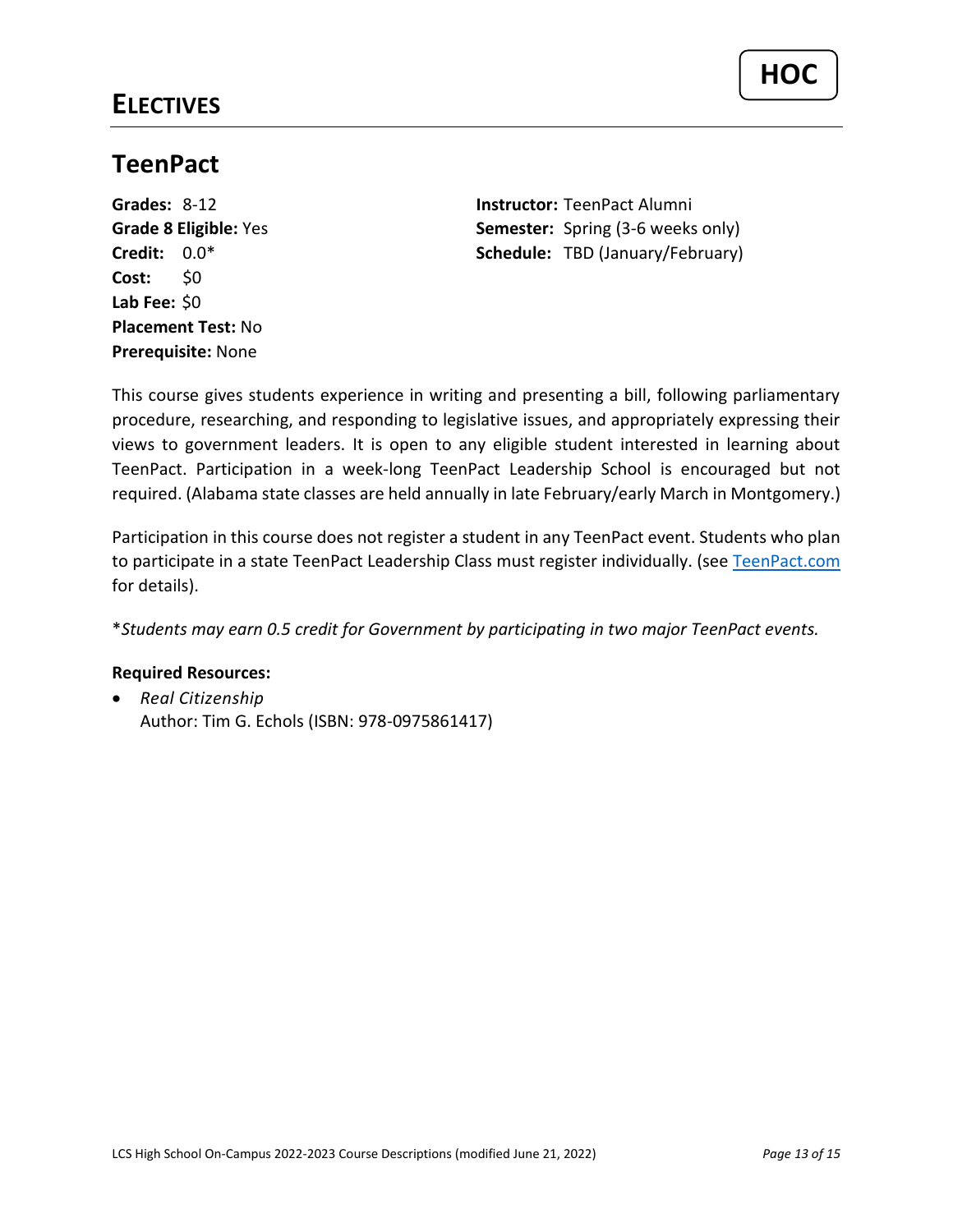# <span id="page-13-0"></span>**Yearbook Staff**

**Grades:** 9-12 **Contacts:** TBD **Grade 8 Eligible:** Yes **Semester:** Spring **Credit:** 0.0 **Schedule:** TBD **Cost:** \$0 **Lab Fee:** \$0 **Placement Test:** No **Prerequisite:** None

Join the yearbook staff and have fun preserving memories while making new ones! Students will learn communication, public relations, and marketing skills by promoting the yearbook and selling ads to local businesses. They learn to work together to design and lay out a publication, meeting deadlines and solving problems that arise. They will gain computer skills by tracking ad sales and working with photos and will learn the Pictavo yearbook program. They will use writing skills to write letters of appreciation, captions, and paragraphs developing the yearbook theme. Students will need access to a computer with internet access for weekly assignments; laptops they can bring to class are encouraged but not required.

## **Required Resources:**

• Computer with internet access